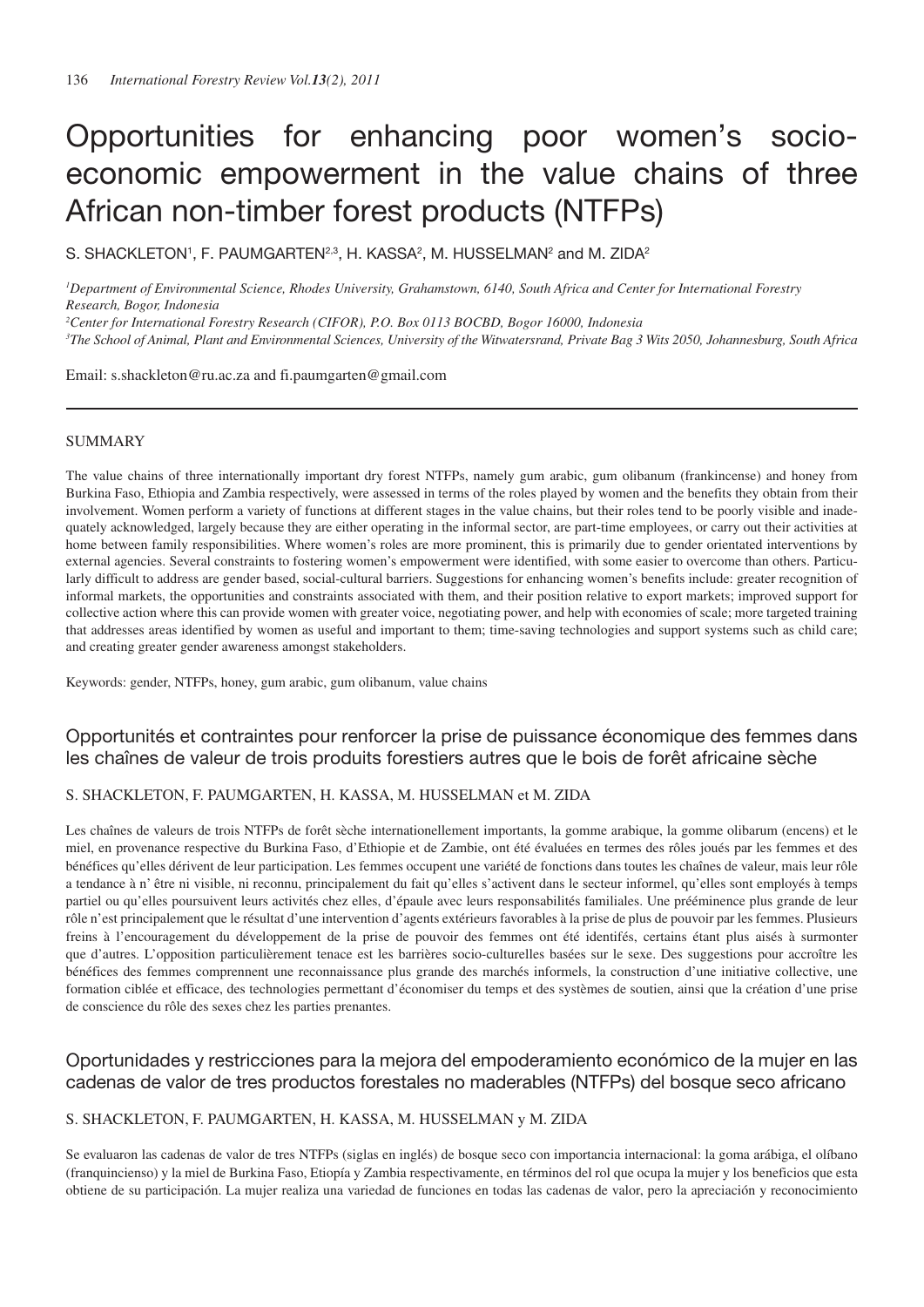tienden a ser escasas, principalmente porque operan en el sector de manera informal, están empleadas a tiempo parcial, o realizan su labor en casa junto con otras responsabilidades familiares. En los casos en que el rol de la mujer es más prominente, la causa principal ha sido la intervención con enfoque de género por parte de agencias externas. Se identificaron varios factores limitantes al fomento del empoderamiento de la mujer, siendo algunos más fáciles de superar que otros. Las barreras socio-culturales basadas en el género son particularmente difíciles de abordar. Algunas sugerencias para mejorar los beneficios para la mujer incluyen un mayor reconocimiento de los mercados informales, el desarrollo de iniciativas colectivas, la capacitación selectiva y relevante, tecnologías que ahorren tiempo y sistemas de apoyo, y la concienciación de género entre las partes interesadas.

#### INTRODUCTION

## **Setting the scene: Gender inequity and women's socio-economic empowerment**

Over the last decade, the Millennium Development Goals (MDGs), in particular Goal 3 – "to promote gender equity and empower women", have stimulated increased attention to poor women's socio-economic empowerment in a range of sectors from formal employment to outsourcing, small business, petty trading and informal, home-based income generating activities (Jones *et al*. 2008, Esplen and Brody 2007). While such development discourses recognise and promote women's empowerment as essential to combat poverty, especially as women are frequently amongst the most vulnerable in society (UNEP-WCMC 2009, Jones *et al*. 2008), these ideas do not necessarily find universal acceptance on the ground. Indeed, gender discrimination has been identified as the most widespread form of inequity globally and a key obstacle to development and poverty alleviation (DFID 2000). It is this, and the fact that, given the opportunity, women are most likely to invest in the 'good' of the household and contribute to the increased well-being and security of the family as a whole (Carr 2008, Schreckenberg and Marshall 2006), that has created the current focus on women's empowerment. The World Bank's Gender Equality Action Plan for 2007– 2010, for instance, recognises that "the global community must renew its attention to women's economic empowerment and increase investments in women" and that "women will benefit from their economic empowerment, but so too will men, children and society as a whole" (World Bank 2007– 10:2). Jones *et al.* (2008) argue that a gender lens is vital in all aspects of development to achieve the pro-poor outcomes of the MDGs.

As encapsulated in the concept, women's socio-economic empowerment goes beyond purely economic gain to include aspects related to increased choice, recognition and voice, rights, justice, independent decision making and dignity (Esplen and Brody 2007, Schreckenberg and Marshall 2006). This requires that analysis must not only assess women's access to and control over conventional economic resources, but must also "grapple with the complex realm of social norms, roles and responsibilities which dictate women's relationships to work and their sense of self-worth and well-being more broadly" (Esplen and Brody 2007: 1). Consideration accordingly needs to be given to the way in which culture and tradition; religion; gendered norms, divisions of labour and power relations; labour availability; other work and family responsibilities; and physical differences between men and women determine what is viewed primarily as men's and women's work respectively (Carr 2008, Esplen and Brody 2007, Hecht 2007, Shillington 2002, Neumann and Hirsch 2000). Such factors may influence how this work is valued and the status it brings, the support that it may receive from government and other stakeholders, the conditions under which the work may be undertaken, and whether and how women's roles, benefits, rights and power could be promoted and extended (Esplen and Brody 2007). This broad understanding of the gendered dimensions of work and trade was crucial in guiding our analysis of poor rural and urban women's involvement in the commercial production of three dry forest non-timber forest products (NTFPs)<sup>1</sup>.

#### **Gender and NTFPs**

Considering women's relationships with NTFPs, these products have historically and continue to form a significant part of their work and responsibility. The gathering of everyday NTFPs, particularly food, fuel and craft materials, has always fallen into the domain of women (Neumann and Hirsch 2000). Men, on the other hand, are often the primary harvesters of less frequently used products such as timber, building and fencing poles and honey that require hard physical labour, or of products that are procured deep in the forest (Clarke *et al.* 1996). Men are also responsible for hunting. Forest use has thus long had a strongly gendered dimension, which, in turn, may be reflected in and transferred through to the commercial trade in forest products.

Most informal trading in common raw and processed NTFPs is undertaken by women, but may include products traditionally collected by men (FAO undated a, Kalu and Rachael 2006, Shackleton and Shackleton 2004, Shillington 2002). It is this feature of NTFPs that has led to the widespread promotion of these products, particularly by agencies interested in sustainable development, as tools for enhancing gender equity and empowering and benefitting women (Shillington 2002, Neumann and Hirsch 2000). Neumann and Hirsch (2000: 31) discuss how there appears to be "a general interest amongst women in a variety of settings to become involved in commercial NTFP production and marketing".

<sup>&</sup>lt;sup>1</sup> NTFPs are biological products harvested from natural forests and human modified landscapes that are used for household consumption or trade in either a raw or processed form (Shackleton *et al.* 2011).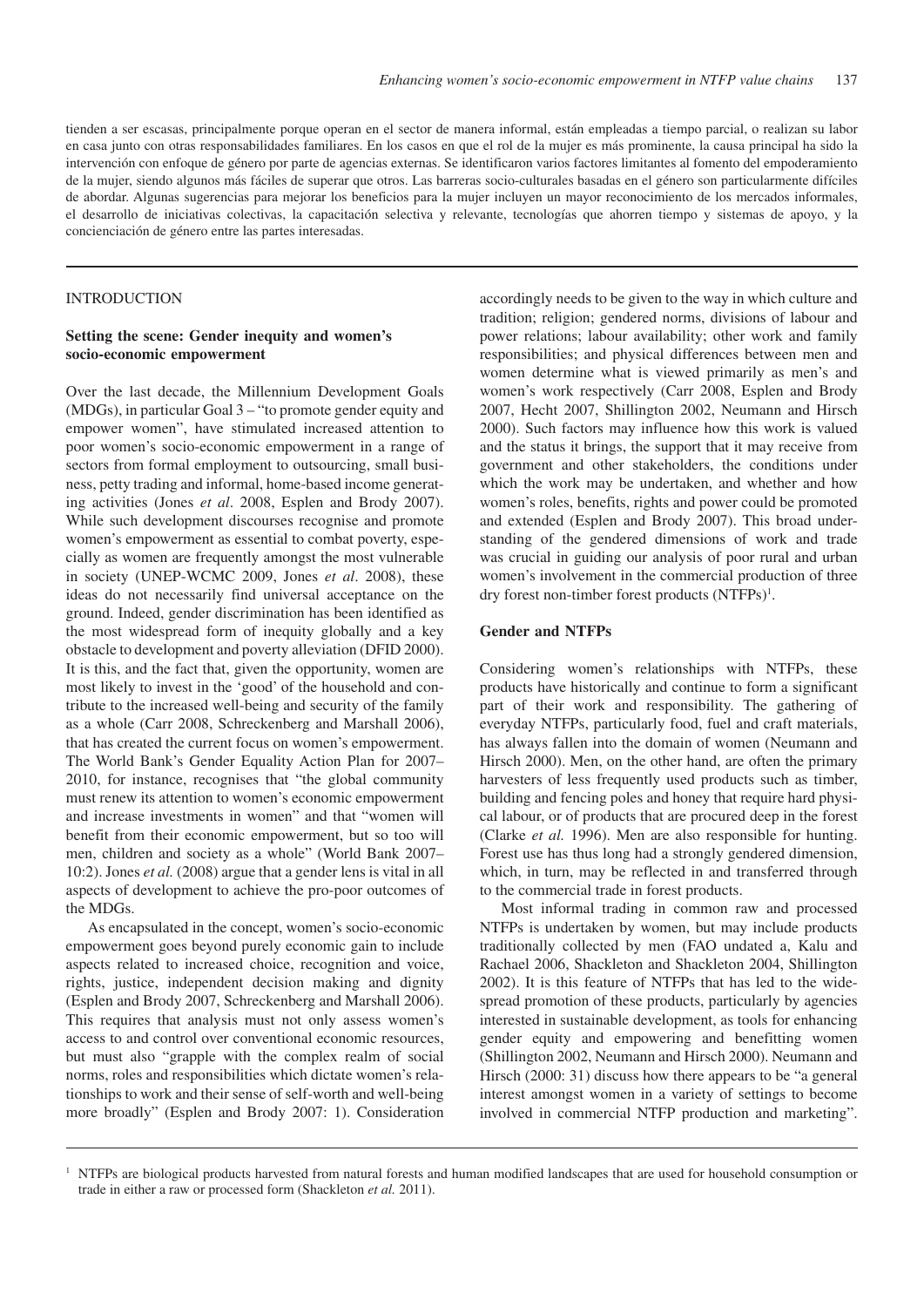Brown and Lapuyade (2001) show how economic crisis in Cameroon pushed women into becoming increasingly dependent on NTFPs for cash, and Schreckenberg and Marshall (2006) mention how NTFP based activities are frequently the only source of cash income available to women in isolated rural communities. Lemenih *et al.* (2003) report that gums and resins collected and sold by women during the dry season contributes up to a third of cash income of Somali pastoralists in southeastern Ethiopia, while Shackleton *et al*. (2008) argue how poor, often elderly and uneducated women in South Africa turn to trading NTFPs as growing economic hardship and the impacts of HIV/Aids on the productive generation renders them increasingly vulnerable.

However, while women are key actors in local rural and urban markets, they are seldom major players in the more high value trade which tends to be dominated by men (Neumann and Hirsch 2000). Other than a few exceptions – e.g. Shea butter, which is one of the few commodities from dry forests under the control of women (Elia and Carney 2007) – women's involvement is often supplementary and complementary to other income and activities (i.e. they may be thought of as 'generalists'). On the other hand, men tend to engage in NTFP activities if these products can provide a primary or substantial source of income (i.e. they are more 'specialist'); woodcarving, for instance, is a typical example (Shillington 2002). In many NTFP value chains both men and women may be involved, either independently at different stages or together for certain functions (Schreckenberg and Marshall 2006), but in many such cases women may be subordinate to men or may carry out activities that have limited visibility. Promotion of trade in traditional NTFPs may therefore not always be of benefit to women (Schreckenberg and Marshall 2006, Hasalkar and Jadhav 2004, Neumann and Hirsch 2000). For example, Hasalkar and Jdahave (2004) working in Karnataka in India found that women's participation in forest enterprises decreased significantly when extraction and processing was mechanised, and when factory type units were established. Indeed, promoting the NTFP trade without the consideration of gender could create competition between men and women, as observed for marula fruit collection in South Africa for commercial production of a liqueur know as 'Amarula cream' (Shackleton and Shackleton 2005, Shackleton *et al.* 2010).

## **Constraints to women's empowerment in the NTFP trade**

Women, because of gender differentiated roles and rights, often face many disadvantages that hamper their ability to engage in economic activity, including NTFP commercialisation. For example, the poor, uneducated and sometimes illiterate women who rely on the NTFP trade tend to have little status in society and thus are more disadvantaged than men and may be at the receiving end of unfair treatment. This is compounded by the fact that they are frequently involved in the lower end of the value chain, form part of unpaid family labour, or are employees and therefore lack control over key functions (Carr 2008). Such hidden 'women's work' tends to go undervalued (FAO undated b). Women's traditional

roles in the home also mean that they are often constrained by their household and caregiver duties, which may limit their mobility and time to participate in some of the more rewarding activities in the value chain or to engage in the trade on a full-time basis. In many parts of Africa this situation has been exacerbated through the need to care for family members suffering from the effects of HIV/Aids (e.g. Shackleton and Campbell 2006). Numerous studies have also shown that women are often restricted by cultural traditions in their access to productive resources such as land, trees and other natural resources with little say in forest management and use (e.g. Adedayo *et al.* 2010, Elmhirst and Resurreccion 2008, Gausset *et al.* 2005, Chabala 2004). Consequently, their voices are hardly heard or even silenced by their underrepresentation on local decision-making committees. In other settings women may be affected by their lack of legal status and may experience difficulties accessing credit or opening bank accounts, which, in turn, limits their ability to take control of their businesses. Women are also constrained by religious norms and restrictions which are often paternalistic and which may prevent them participating in certain activities perceived to be the domain of men (FAO undated a,b).

#### **Purpose of this analysis**

Drawing on the above thinking and conceptual framework, the purpose of this paper is to use a gendered lens and analysis to consider the role of women, and the opportunities and constraints to enhancing their role, in the value chains of three NTFPs, namely gum arabic (from *Acacia* species), gum olibanum (frankincense – from *Boswellia* species) and honey from the dry forests of Burkina Faso, Ethiopia and Zambia respectively. The analysis draws on a set of semi-independent research studies of these products that were undertaken as part of the Center for International Forestry Research's (CIFOR) "work in the dry forests of Africa" (Table 1). The aims of this paper are to: 1) identify where women are involved in the value chains of the three selected products and why they perform these particular roles; 2) assess the benefits women obtain from their involvement; 3) evaluate how women's roles and benefits could be expanded and what the constraints to this may be; and 4) generate policy and practice recommendations that will facilitate the socioeconomic empowerment of women involved in trading dry forest NTFPs.

The section below provides an overview of the approach used in this analysis which was undertaken retrospectively and relied on data that had been collected for the country case studies under a broader project. This is followed by a section that provides some contextual information on the products, values chains and respective trades, before moving on to the first analytical part of the paper in which the values chains for each selected NTFP are described from a gender perspective. This is followed by a section that explores opportunities for enhancing women's involvement in production and trade based on the analysis of the value chains, while the conclusion presents generic lessons and recommendations for promoting women's roles in the value chains of these and other similar NTFPs.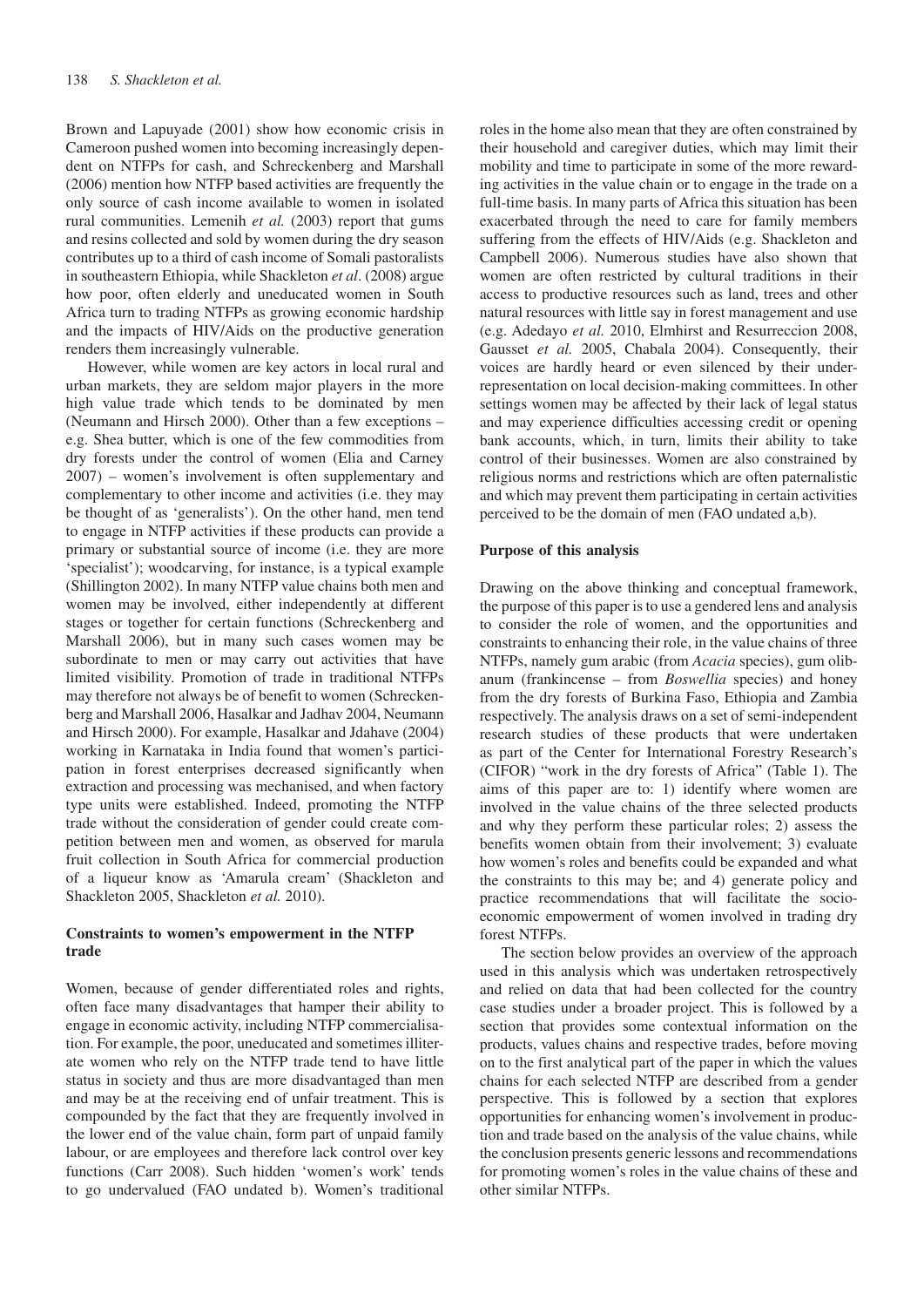|                                                          | <b>Gum</b> arabic<br>(Burkina Faso)                                                                                                                                                                                                                                                                                                                                               | <b>Gum olibanum</b><br>(Ethiopia)                                                                                                                                                                                                                                                                                                                                                                                                                                                                          | Honey<br>(Zambia)                                                                                                                                                                                                                                                                                                |
|----------------------------------------------------------|-----------------------------------------------------------------------------------------------------------------------------------------------------------------------------------------------------------------------------------------------------------------------------------------------------------------------------------------------------------------------------------|------------------------------------------------------------------------------------------------------------------------------------------------------------------------------------------------------------------------------------------------------------------------------------------------------------------------------------------------------------------------------------------------------------------------------------------------------------------------------------------------------------|------------------------------------------------------------------------------------------------------------------------------------------------------------------------------------------------------------------------------------------------------------------------------------------------------------------|
| Case study sites                                         | Boundoré, Kollakoye and<br>Tambondi in the Yagha province<br>where gum picking is a traditional<br>activity.                                                                                                                                                                                                                                                                      | Two regional State - Amhara and<br>Tigrai – that supply the bulk of<br>Ethiopia's gum olibanum.                                                                                                                                                                                                                                                                                                                                                                                                            | Districts of Mwinilunga,<br>Kapiri Mposhi and Chongwe.<br>Mwinilunga is a traditional<br>beekeeping area. Kapiri and<br>Chongwe are new areas where<br>beekeeping is being promoted by<br>eternal stakeholders to encourage<br>improved forest management.                                                       |
| Uses of product<br>Traditional<br>a)<br>Commercial<br>b) | Cooking, appetite suppressant,<br>a)<br>ink fixer, starching of clothes,<br>ingredient for traditional<br>medicines.<br>b) Ingredient in food and drinks,<br>pharmaceuticals and slimming<br>aids, non-food applications<br>(fireworks and explosives,<br>ceramics and porcelain, inks,<br>$etc.$ ).                                                                              | Incense for ceremonies.<br>a)<br>Ingredients in food, beverages<br>b)<br>and perfume industry.                                                                                                                                                                                                                                                                                                                                                                                                             | Food, medicine, beer.<br>a)<br>b) Honey, beeswax, propolis and<br>royal jelly.                                                                                                                                                                                                                                   |
| Contextual<br>information                                | The last decades, through external<br>interventions by government and<br>development partners, have seen<br>increased involvement of local<br>people in the trade. Collected from<br>natural Acacia stands (without<br>tapping) which are open access.<br>Gum picking is often done while<br>performing other tasks (e.g.<br>collecting fuel wood or looking<br>after livestock). | Gum has been tapped and<br>collected for centuries in Tigrai,<br>however in Amhara it is a newer<br>activity, driven to some extent by<br>the over-exploitation in Tigrai.<br>Found in extremely isolated,<br>marginal areas and often on steep<br>slopes. In Amhara tapping is<br>restricted to concession areas<br>which may be owned exclusively<br>by companies or specialised gum<br>cooperatives.                                                                                                    | Zambia is the only country in the<br>region that is not an importer of<br>honey. Beekeeping is practiced on<br>communal land. In Mwinilunga<br>hives are often suspended high in<br>trees and far from the homestead,<br>in the other two areas apiaries are<br>usually built nearby the home.                   |
| Markets: Local,<br>regional and<br>international         | Local informal. Some formal local<br>trade performed by producer<br>organisations and export<br>companies. Informal cross-border<br>trade. Formal trade to international<br>markets by two private companies.                                                                                                                                                                     | Local informal and formal. Bulk<br>marketing dominated by gum<br>cooperatives and private or<br>State-owned companies. Informal<br>cross-border trade. Formal trade to<br>international markets dominated<br>by private or State-owned<br>companies- gum olibanum forms<br>some 90% of the country's export<br>volume of gums and resins<br>(Mulugeta and Kassa, 2009).<br>No certification. Cooperatives<br>not permitted to export unless<br>organised under a union and there<br>is presently no union. | Local informal and formal. Formal<br>trade dominated by small-scale<br>traders and companies. No<br>producer organisations trade.<br>Informal cross-border trade.<br>Formal trade to international<br>markets (including organic)<br>dominated by few private<br>companies. No producer<br>organisations export. |

TABLE 1 *Study sites, product characteristics and contextual information on the respective value chains and markets*

# APPROACH TO THE ANALYSIS AND SOURCES OF DATA

The analysis presented in this paper is based on information and data from a series of sub-studies (together forming a case study) on each of the products that were undertaken in each country and that included market, livelihood and employee surveys; organisational and collective action and certification studies; interviews with a variety of stakeholders; and reviews of secondary and export data (see Lemenih and Kassa 2010 and Kassa *et al.* 2011 for Ethiopia). As far as possible, similar research questions and instruments for data collection were designed and used in the different study countries, but the cases varied according to their contextual setting, the nature of the product studied, the range and number of actors involved, and the researchers' individual focus on particular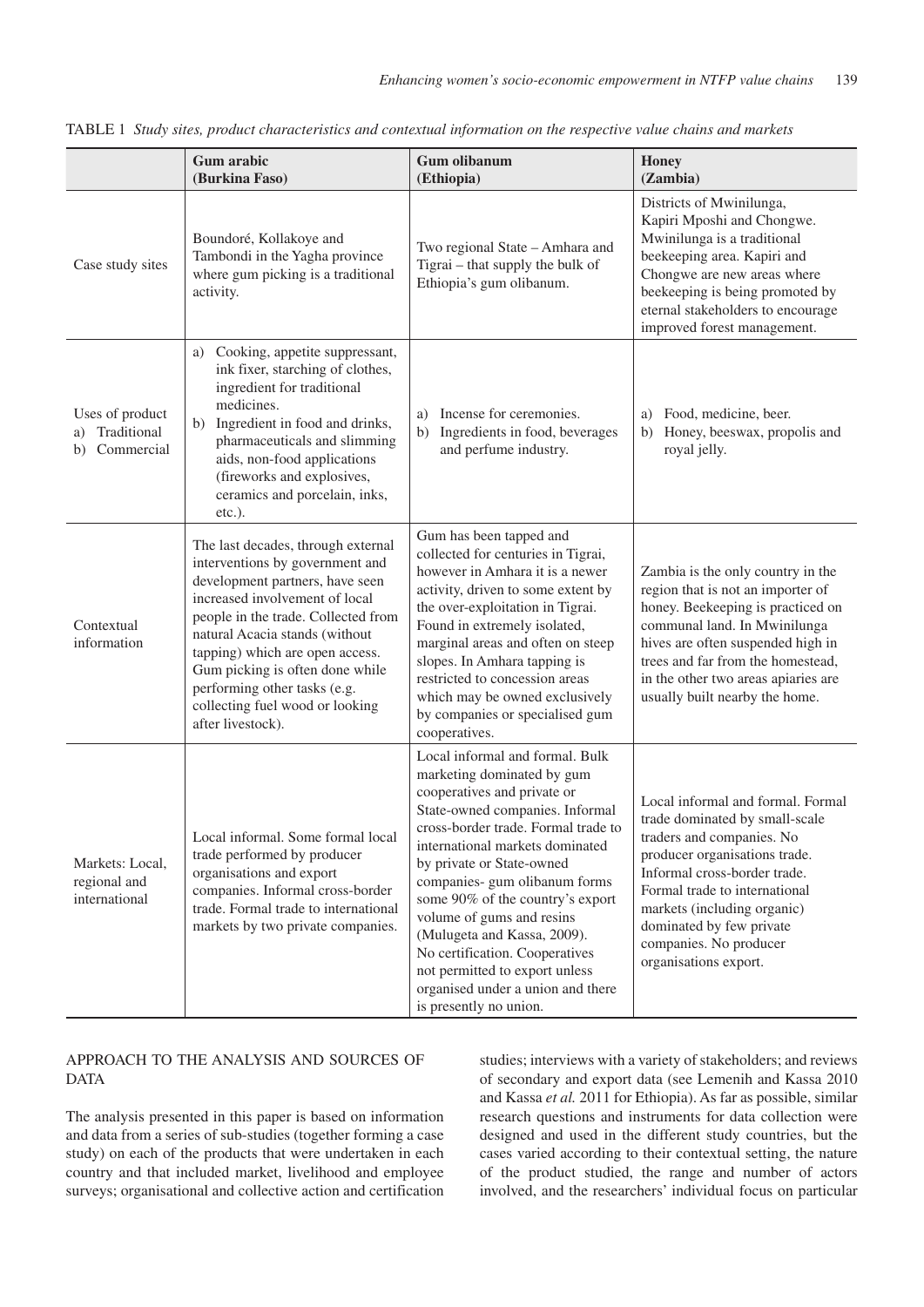stages in the value chain thought to provide economic opportunity and incentives for sustainable forest management. Consequently, data are not consistent across all case studies and matched data do not exist for every situation described. Indeed, much of the research was based on qualitative methods such as group discussions and semi-structured key informant interviews and so the use of quantitative data is limited.

Information at the top (consumer) end of the value chain was obtained primarily through key informant interviews with a range of stakeholders and secondary sources including export data. Local organisations, especially those targeting women, were an important source of information particularly in terms of understanding existing interventions and constraints. Interviews with producers, traders, retailers and export company employees were conducted to gain insight into how NTFP trading activities contribute to local livelihoods and incomes (the number of interviews depended on the number of people involved in the different stages of the value chain and varied from 292 women working in a State owned gum oblibanum sorting and exporting company in Ethiopia to as few as 10 women doing the same thing in Burkina Faso). Information on the role of collective action in improving access to forests and markets was obtained through focus group discussions with different groups of actors active in the trade.

The original research did not have a gender focus nor was designed to specifically capture gender data. However, the gender related patterns that emerged warranted further exploration. Consequently, from the multipurpose data collected, we used a value chain framework (Kaplinsky and Morris 2000, ILO 2006) to piece together a comprehensive picture of the trade in each product from production/harvesting, through processing, packaging, storage, transporting, wholesaling and retailing (Fig 1–3). In particular, the gendered dimension of activities at each stage of the value chain was elucidated from the existing information and the first hand experience of the researchers. From this, it was possible to elaborate on these roles, tease out the benefits, and understand the factors impacting on current and future opportunities for women. The emphasis of this paper is thus not so much empirical, but is rather an analysis of how to improve the opportunities for women through an improved understanding of their roles in the respective value chains and the various constraints to their socio-economic empowerment.

### CONTEXT: PRODUCTS AND COUNTRIES

The three products (gum arabic, gum olibanum and honey) were selected by CIFOR's "Achieving the millennium development goals in African dry forest: from local action

to national forest policy reforms" (www.cifor.cgiar.org) project team based on their perceived importance for local livelihoods, poverty alleviation and the national economy by government and non-government stakeholders. The study sites were chosen to correspond to areas in each country with high levels of production and trade of the respective products. Key features of the cases, products and markets are described in Table 1.

All the products have a long history of use in the countries, have traditional and commercial value, are sold in both domestic and export markets, and have both men and women involved in various stages of the value chain (Table 1). The products and respective trades differ with respect to tenure and governance arrangements, the complexity of the value chain and degree of value addition, the accessibility of raw material and technologies required to harvest and process it, the arrangements for export, the degree of specialisation or skill needed at different stages, and the type and amount of government and external support provided. All of these factors influence women's involvement and benefits.

# GENDERED ROLES IN THE PRODUCT VALUE CHAINS: ACTIVITIES, BENEFITS, AND **CONSTRAINTS**

#### **Gum arabic in Burkina Faso**

In Yagha province of Burkina Faso women play an important role in the gathering and sorting of gum, that builds on a long tradition of use. They are, however, less active in the sale and more lucrative marketing of the product which tends to be dominated by men.

#### *Harvesting (picking)*

In contrast to Ethiopia, gum arabic in Burkina Faso is picked (i.e. natural secretions) rather than tapped, although limited tapping does occur. This picking is done mainly by women, children, young male herders and men from marginalised, minority ethnic groups (10%) (e.g. the Rimaibé, Sonraï, Haoussa, Maouri), with women dominating (Figure 1). About half of collecting households were considered 'very poor' based on local wealth ranking by three key informants, suggesting that gum collection is an important livelihood activity for vulnerable groups. More women collectors were found to be unmarried (43%) than male collectors (17%), with women collectors being on average 10 years younger  $(30±4 \text{ years})$ than their male counterparts  $(39±3 \text{ years})$ . The predominance of young women suggests that gum collection is a low entry supplementary activity undertaken by female members of households. The modest revenues associated with the trade (one picker can earn from 59 to 79 USD<sup>2</sup> per year with GDP

<sup>&</sup>lt;sup>2</sup> Gum pickers receive about 0.33 to 0.44 USD/kg from middle men (who can earn up to.0.67 to 0.89 USD/kg from exporters). The amount of gum that one person can pick generally varies from less than 1 kg/day to 2 kg/day depending on the productivity of the gum trees, the distance to the gum stands, and the level of involvement in the activity (picking as set task or on an ad hoc basis). There are about 90 picking days per year as a maximum.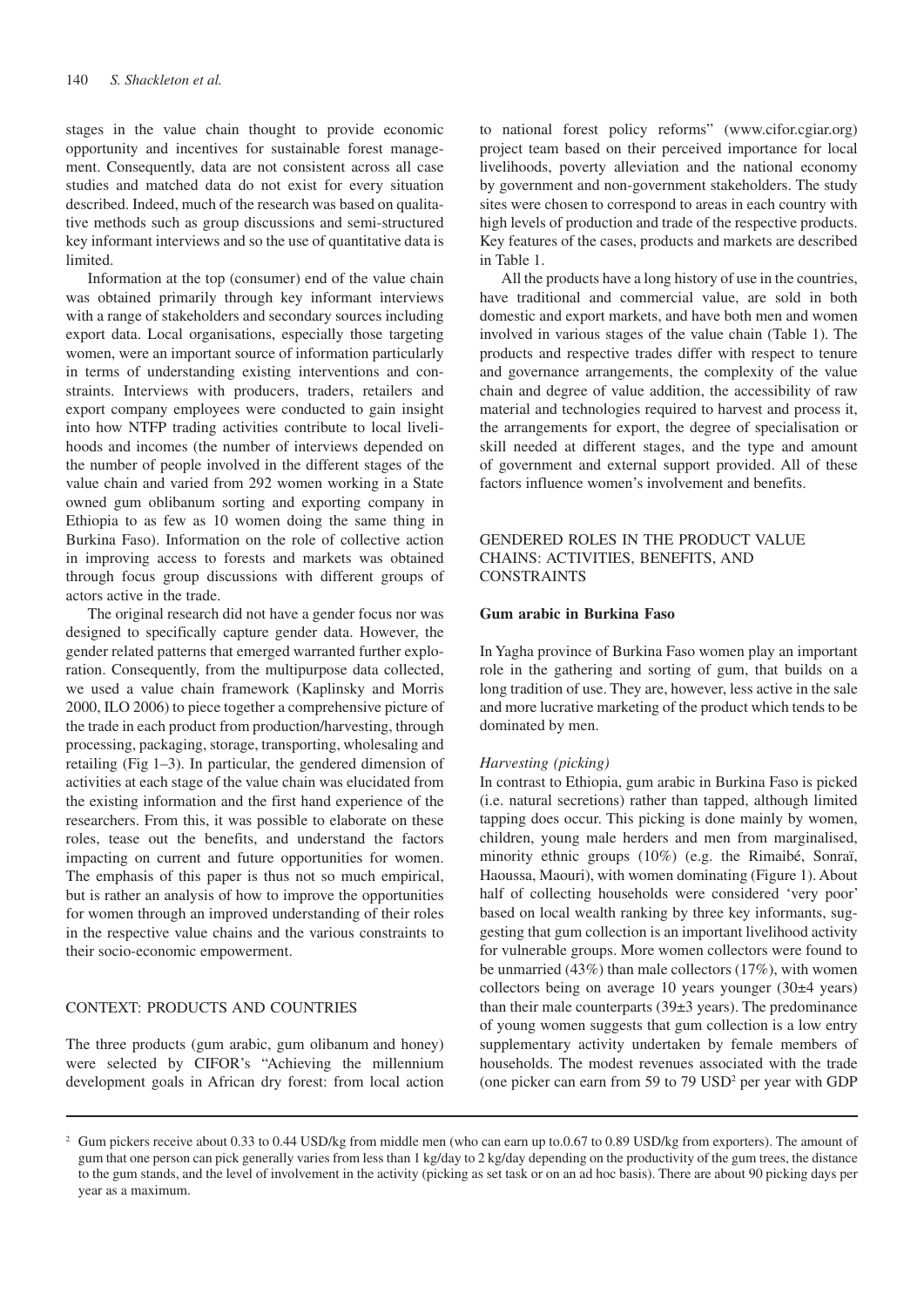



per capita being 510 USD in 2009) as well as cultural factors also influence the predominance of this group. Gum is traditionally used in cooking lending a gender dimension to its use, while men tend to consider gum collection as an inferior and marginal activity. Poor returns to labour (0.44 to 0.88 USD per day relative to a labour value of 1.1 USD per day in the case study area) discourage men as well as wealthier groups from getting involved, although there are cases where the income earned has been sufficient to attract men.

Collecting trips are usually done in groups and therefore play an important role in establishing and maintaining kinship ties and building women's social networks. Gum is collected either as a 'set' task or on an *ad hoc* basis while performing other household tasks or in response to cash needs. It is generally collected after the agricultural season when women have more time. Unlike the Ethiopian case, the gum producing trees are within the distance range that women normally collect other resources.

#### *Processing (sorting)*

Processing raw gum arabic into its commercial forms requires equipment and technologies currently not available in Burkina Faso. However, there are various stages at which cleaning and sorting occur. At the local level, women collectors will roughly sort the gum before selling it to cooperatives, in local markets (retailing) or to local traders, mostly men (Figure 1). Revenues earned at this stage are less than those further along the value chain, although discussions with women collectors and retailers indicate that the cash from local sales is put to multiple uses. Older women invest in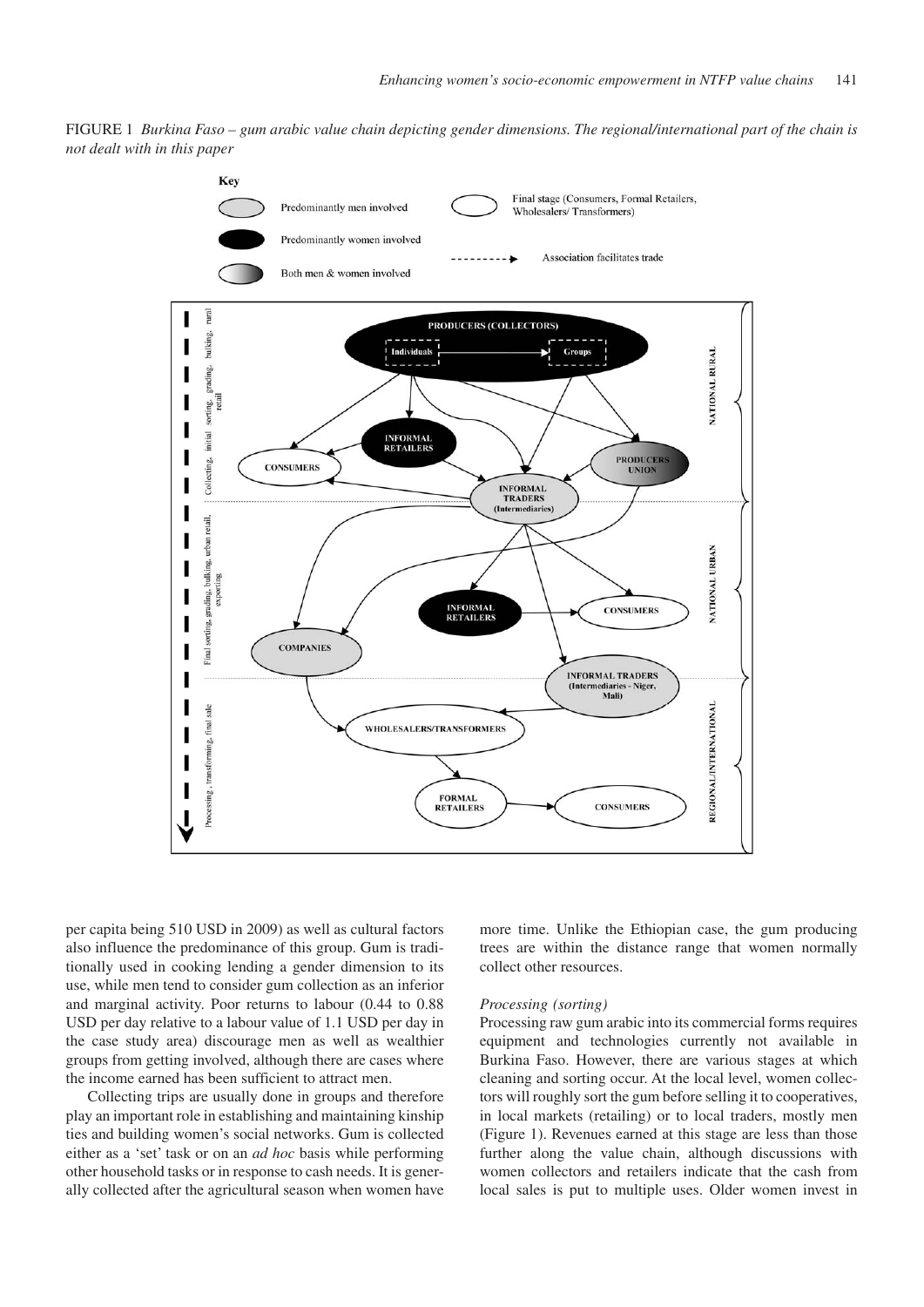clothing, food and small livestock (43% of the women interviewed noted the contribution of earnings towards livestock maintenance and purchases), while younger women tend to keep some income aside to buy personal luxury items that they would normally not afford before turning over the remainder to the household for food (Table 2). Amongst women, in 29% of cases the picker controlled the income, while in 43% of cases the mother of the picker controlled earnings.

Further cleaning and sorting of gum occurs in the capital, Ouagadougou, before it is exported. Exporting companies (of which there are two) employ women on a temporary basis to clean and grade the gum before it is packed and either sold internationally (high grade) or returned to the domestic market. The number of jobs created for poor urban women in this process is, however, minimal as both companies are relatively small and together export less than 100 tons of gum per year.

Eleven of thirteen female employees of one of the companies (Gomburki in Ouagadougou, total employees=16) were interviewed. The company was started by two women. Employees are paid a guaranteed minimum monthly salary during the sorting season. The same women often return year after year. The majority of employees (82%) are married, with an average age of 42±3 years, 91% have no education, and all consider themselves as poor with gum cleaning/sorting identified as their most important source of income. Women are preferred employees because of the nature of the task which requires both dexterity and patience. However, they have little control over their working conditions and wages, receiving a minimum wage and only seasonal work opportunity. Women accept these conditions because there are limited alternatives

TABLE 2 *Selected quotes from women key informants involved in gum collection and sale in Burkina Faso's Yagha province on some of the positive aspects of picking*

#### **Quotes**

- Hindatou Boubacar, 30 years old, village of Tambondi: "I picked 37 kg of gum in 2008–2009 and the money I got has been used to buy clothing and shoes for myself and my children. From the gum money of the current year, I was planning to buy a sheep to fatten but I picked only 20 kg, which was not enough. So I'm looking for additional money."
- Mairama Amadou, 37 years old, village of Tambondi: "During the current season, I picked and sold about 20 kg of gum and I saved the money to buy a goat later."
- Mairama Sorè, 19 years old, village of Banguel: "I got more than CFA F 20,000 last year from gum picking. With the money, I bought loincloths and shoes for myself and I gave the remaining money to my father to buy millet for the family."
- Boussoura Aamal, 13 years old, village of Banguel: "In 2008–2009, I sold for CFA F 8,000 from gum picking, which allow me to buy jewels and one scarf."

available. The introduction of more advanced processing in Burkina Faso could potentially provide further opportunity for urban women to benefit from this stage of the value chain, providing it is done in a gender sensitive way.

#### *Marketing and sales*

While women do sell the gum they collect in local markets (see above), they are limited from engaging in more lucrative aspects of the value chain by strong religious and cultural barriers that prevent them from travelling to markets further afield and from interacting with men to negotiate prices. Their lack of assets, often entrenched by social stigmas (e.g. women cannot ride bicycles), is a further constraint. These various constraints limit the ability of women to bulk sufficient quantities for wholesale trade (e.g. women sell smaller quantities of gum than men, i.e. on average 15±5 kg versus 36±13 kg per annum). Consequently, beyond the local level the trade is dominated by men. In general, men are responsible for the storage, transport and wholesale stages of the trade (Figure 1). Intermediary male traders as well as traders from neighbouring Niger and Mali bulk and transport gum to more distant markets in towns and cities, and only men deal with exporters in the capital. Cooperation to pool raw material offers an opportunity for women to engage in the wholesale trade of gum arabic, through for example the Yagha producers' organisation, but their numbers and influence is still negligible.

#### **Gum olibanum in Ethiopia**

#### *Harvesting (tapping)*

In Ethiopia gender roles at the collection and production level are determined to some extent by location and the livelihoods of local people (Lemenih and Kassa 2010, Kassa *et al.* 2011). In northern and north-western Ethiopia (the focus of this study), it is primarily men who are involved in tapping and collection, however in southern Ethiopia women are involved to some degree. People in the south are mainly pastoralists and women and children, responsible for herding livestock, pick gums and resins while herding. These are sold in local markets (often in small quantities) and earnings are used by women in meeting miscellaneous household expenses. In the north, however, where people are dependent on crop farming, young, able-bodied men collect gum, mainly by tapping, from forested areas which are often far from their villages (Figure 2). These men organise themselves in groups, and in some cases migrate to other production areas to be employed by cooperatives or private/State-owned companies, and spend weeks away during the collection season.

Several factors prevent women from engaging in the tapping and collection of gum in the selected study areas. Similar to Burkina Faso tradition is important. But, the distance to production areas and tapping skills are also important. Distant, isolated production sites prevent women from participating. Collection trips may extend over several weeks and require travelling within the same district, to neighbouring districts, or even from one regional State (e.g Tigrai) to others (e.g. Amhara or Benishangul Gumuz). In addition to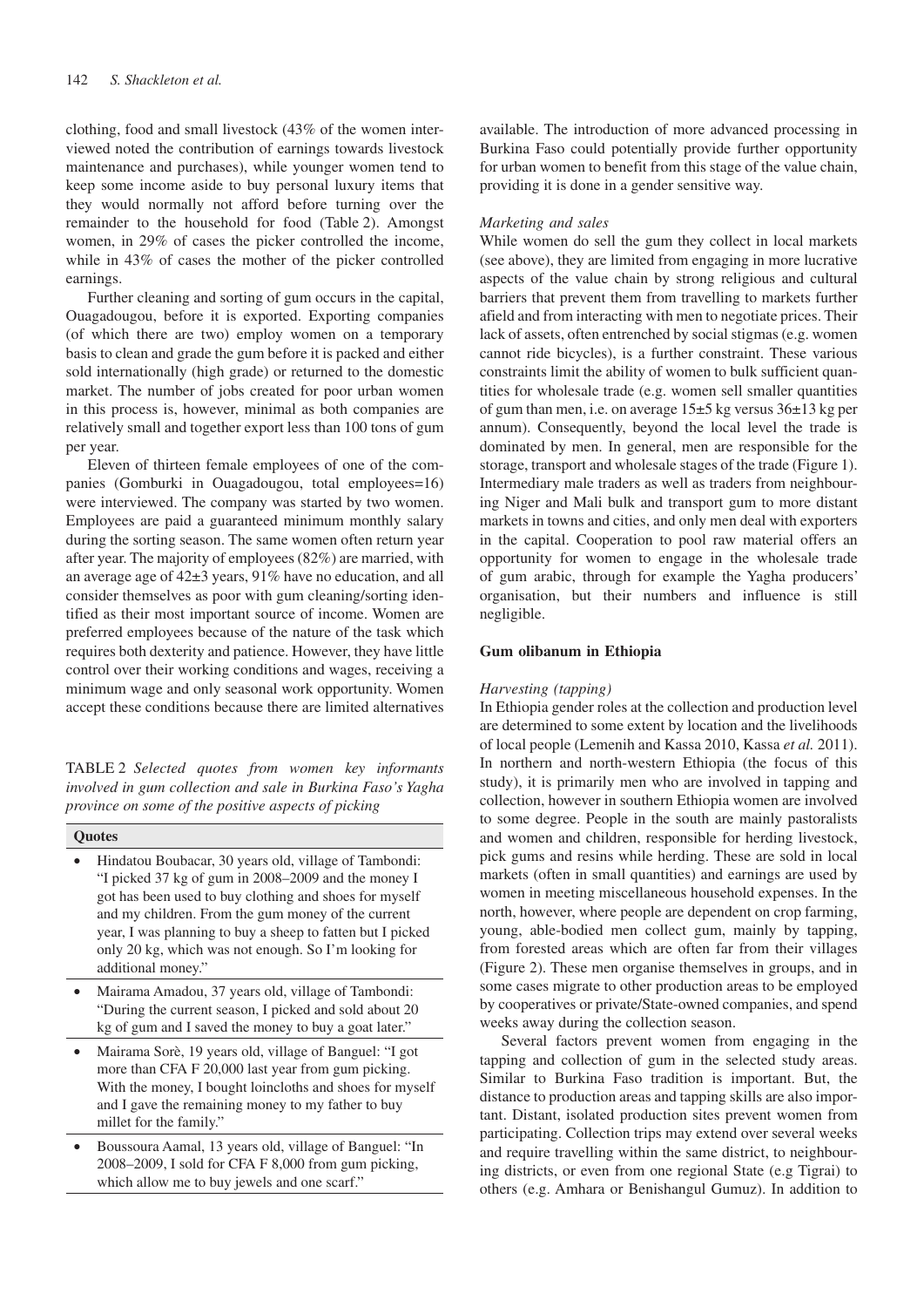FIGURE 2 *Ethiopia – gum olibanum value chain in northwestern Ethiopia depicting gender dimensions. The regional/ international part of the chain is not dealt with in this paper*



security concerns (*i.e.* the vulnerability of women when alone in isolated areas), women cannot leave their households for such extended periods of time. With respect to skills, the ability to tap is considered a specialised male activity in Ethiopia, to the extent that tappers from Tigrai with a history tapping that dates back centuries are employed by companies and cooperatives to tap in Amhara (Kassa *et al*. 2011). This skills barrier is entrenched by regional legislation barring unskilled tappers from accessing concession areas for harvesting. These legal restrictions are in place to protect the resource base from indiscriminate tapping. As such, companies and cooperatives with concession areas rely on skilled male tappers, effectively excluding women from participating as they have no legal access and are not members of the cooperatives. During this study we found that amongst fourteen specialised gum cooperatives only 13% of members

across the country are women, emphasising the predominance of men at this stage of the value chain.

#### *Processing (sorting)*

As with gum arabic in Burkina Faso, no frankincense processing takes place in Ethiopia, although cleaning and grading occurs at two stages. The first is done in the field immediately after the gum is collected by collectors themselves, i.e. predominantly men. These men are hired by the companies/ cooperatives to clean the gum in addition to collecting it. In some cases, if the gum is collected closer to home, women may assist in the drying and cleaning. Once collected and cleaned the gum is bulked and sold. Gum sold through major companies and destined for export undergoes another round of cleaning and grading. This is done in the major cities almost exclusively by women. The involvement of men is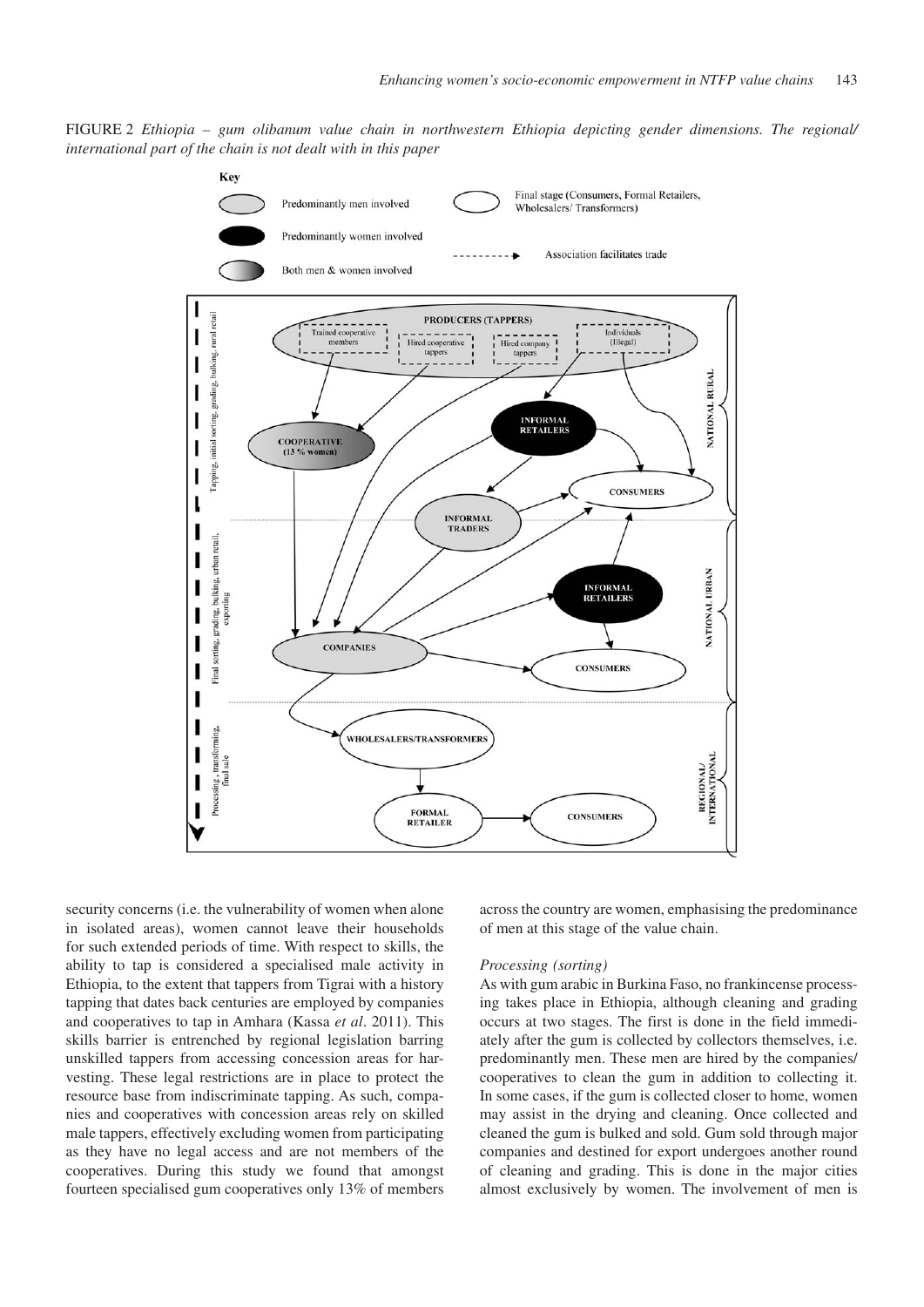TABLE 3 *Selected quotes and 'stories' from women key informants involved in sorting gum in one of Ethiopia's State-owned companies*

#### **Quotes/stories**

- Mrs Zewditu, 78 years old: "who would employ an elderly woman of my age and responsible for bringing up two grandsons orphaned by HIV/Aids? Although I do not earn much from the job, it helps support me and my grandsons."
- Alemesh, 17 years old, is a high school self-supporting student who sorts gum in the afternoons and over the weekend when there are no classes. Although she recognises that the pay is low and that other opportunities would pay more, these don't have the flexible work modality and the performance based system of pay.
- Miss Abeba, 28 years old, is unmarried and believes that "earning one's own income gives you the dignity you need for yourself to secure societal respect. When you are not educated, getting a job in the cities is extremely difficult, except joining the sex industry. I hope that the enterprise will raise the payment so that we will also cope with the rising cost of living".

limited to loading and unloading only. As for gum arabic, women dominate this stage mainly because the task is finicky and women are considered more adept in this regard, especially as quality is an important criterion for export.

Sorting gums and resins is labour intensive, but poorly paid. Women engaged in this stage tend to be poor, uneducated, elderly, unmarried, often with additional family responsibilities (e.g. caring for orphaned grandchildren) and therefore cannot compete in the formal job market. There are also a few students who support themselves by adjusting their working time with their school programmes (Table 3). Ninety-six percent of women (n=292) working in one of the State-owned gum collecting and exporting company noted that their job constituted their only source of income, with 87% earning less than 2 USD/day (< 50 USD/month). Women are employed on a piecemeal basis, and paid on quantities sorted and cleaned (hence providing flexible working hours which allow for other household tasks). They can also bring children and other family members to work, with the latter often assisting. The low entry barriers, lack of alternative employment and flexible working modalities attract these women despite the low income (Table 3). The majority (89%) of women interviewed said that they took the job because they liked the flexibility associated with the work, while 83% felt that they did not have the necessary qualifications for other jobs in the city. As with the sorting of gum arabic in Burkina Faso, women's contribution to the trade of this important product is poorly acknowledged and rewarded. According to a representative of the company, the low price paid to sorters is influenced by the low export price which, in turn, is influenced by poor governance of the production and marketing aspects of the gums and resins sub-sector and a lack of organisation amongst exporters, with excessive competition between the latter driving the export price down.

A recent directive from various State governments to companies engaged in the gum trade to add value to gum at production level could leave these urban sorters jobless. When asked about the consequences of this possible loss of income, interviewees noted a number of impacts including: being unable to afford medical treatment (63%); failing to pay rent and education fees (57% and 15% respectively); being unable to participate in local social activities (53%); and losing independence and so become dependent on husbands (33%) and family (29%). Some 19% stated they would search elsewhere for work, while 11% stated they would be forced to beg, and 14% admitted that they would have no option but to move into the sex industry. This inadvertent oversight of the impacts of the new regional policy on poor urban women is partly due to their complete invisibility in the value chain.

#### *Marketing*

As with cleaning and grading, the sale of gum olibanum in Ethiopia occurs at several stages in the value chain, and is sold in both formal and informal markets. Although trading is dominated by men, women are involved in retail at the local rural level and in informal urban markets (Figure 2), with the latter consisting of low grade gum olibanum rejected during the sorting process in exporters' warehouses. This gum re-enters the local market for coffee and church ceremonies, and is sold by poor, urban women. Profits are slight. It was estimated that the local share from the marketing margin of gum olibanum is only about 19% (Kassa *et al.* 2011). With respect to the rural retail trade, women engage to some extent in bulking small amounts bought from individual collectors. Men are also involved in the informal trade, buying gum from individuals, bulking it and selling either in the local market, or, if quantities are sufficient, to cooperatives. Cooperatives also bulk gum from their members, from their employed tappers and from others who sell to them. This gum is then sold to the private or State-owned companies for export. These later stages of the value chain, including transportation from the production areas to company warehouses, are dominated by men although one of the private companies involved in export is owned and managed by a woman. At this stage gendered barriers are less pronounced than at harvesting.

Although there is some local rural retail trade, because tapping is restricted to company employees and cooperative members, supply is limited and markets small. Other barriers to women's involvement in the bulking and upward sale of gum olibanum include family responsibilities that prevent travelling and difficulties obtaining licences for the transport of tradable volumes of gum. The licence application process is bureaucratic and requires a considerable amount of paper work which inhibits rural women due to their low levels of literacy and confidence. Accessing credit is also constrained by poor literacy amongst women (estimated at 25% nationally but much lower in rural areas). There is the option to trade without a license; however this is illegal and may require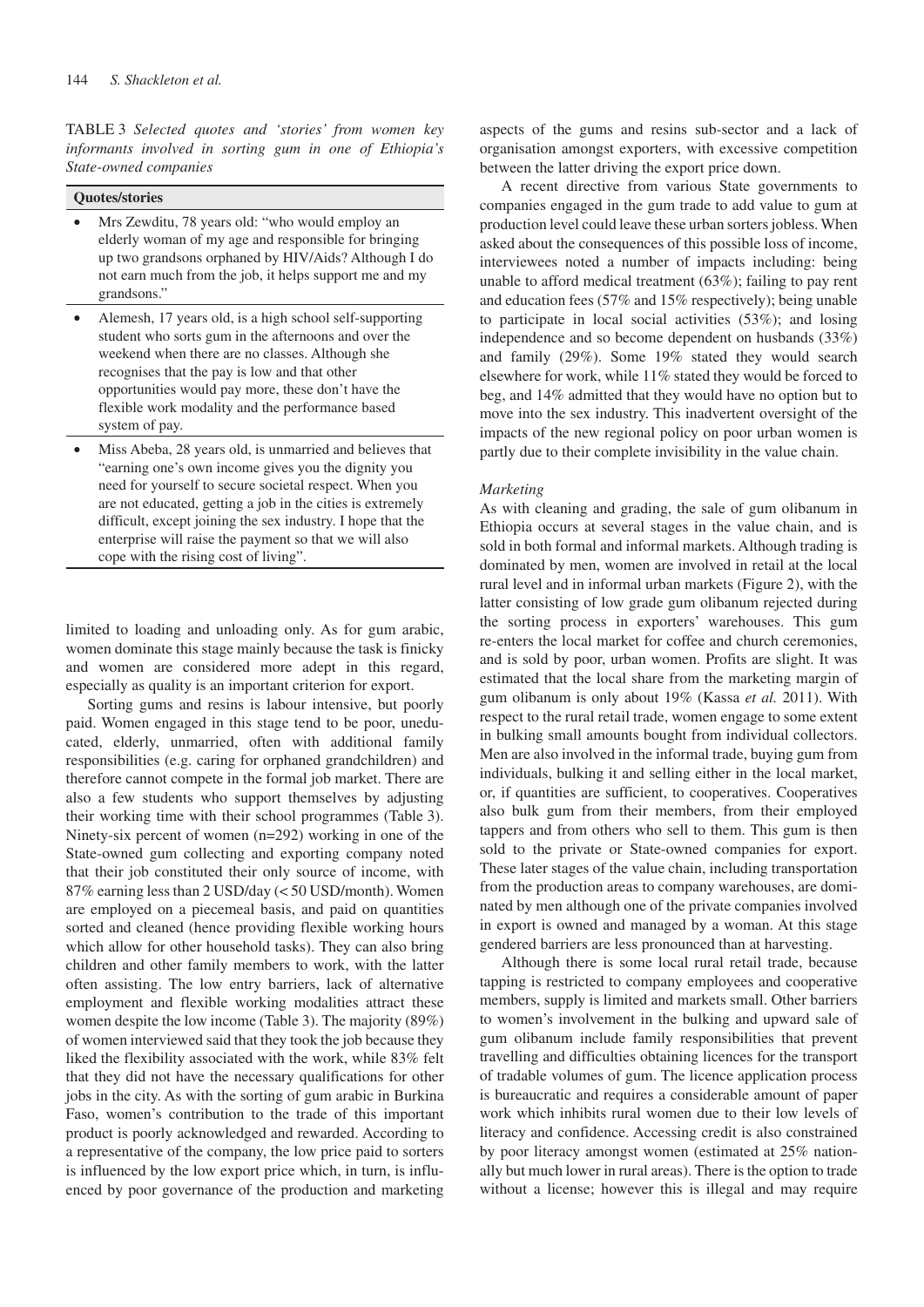bribes, creating a potentially threatening situation for women. In addition, husbands may not allow their wives to engage in such activities or provide permission for them to apply for licences.

#### **Honey in Zambia**

# *Production and collection*

Honey in Zambia is both collected from wild colonies ('honey hunting') and from hives. These two activities have traditionally been dominated by men. This has largely been driven by the nature of production, which requires physical strength and extended periods of time in the forest. Traditional hives, made from carved out logs or strips of bark tied into a cylinder, are placed deep in the forest, hung from tree branches sometimes in excess of 15 m above the ground. Making and placing these hives is labour intensive and requires certain skills and strength that excludes women. Furthermore, cultural taboos exist against women climbing trees suggesting that, even with the necessary skills, they would be unlikely to undertake this activity. Male beekeepers also often spend days camping out in the forest placing, managing and harvesting their hives. Women are not permitted to join on these trips and would not go on their own for safety reasons.

However, despite beekeeping being a traditional area of male employ, women are finding ways to participate in honey production. Discussions with women beekeepers revealed that they often hire male community members to make and place bark hives, or, in the case of beekeeping groups, request a male member to assist with these tasks in return for support in other areas of production such as processing. External agencies have also promoted 'modern' beehives that are placed on stands about one meter above the ground and located in apiaries close to the homestead, thereby supporting female participation. The shifting focus to more concentrated apiary sites allows women to play a greater role in either assisting their husbands in maintaining and managing apiaries or in establishing their own apiaries. These alternative hives are however more costly (although they can be more productive), leaving women with either the option of greater investments in technology or the costs of hiring labour to manage traditional hives. These costs undermine the profits of women beekeepers. Women beekeepers noted a number of benefits from beekeeping including money for education, economic independence, self-esteem, and avoidance of risky activities (Table 4).

#### *Processing and* mbote *beer*

The degree of honey processing that takes place in Zambia depends on the market. Most companies prefer to buy unprocessed comb honey and process it themselves (mechanically) to ensure quality. However, there is also a market for processed honey and women play a key role in processing raw honey (i.e. from comb honey into liquid) as part of the family division of labour. Interviews indicated that more than 40% of male beekeepers were assisted by their wives. Traditionally honey is sieved, although presses are increasingly available.

TABLE 4 *Selected quotes from Zambia's women beekeepers on the positive aspects of beekeeping (many of these comments were repeated by different women)*

#### **Quotes**

- I am able to raise my own money as a female to support my family and send my children to school.
- I used to admire male beekeepers and the money they were making, now others admire me.
- I can start my own business from the beekeeping profits.
- I used to wait for my husband to give me money but now I earn my own.
- I am protected from getting HIV/Aids because I have my own money.

These presses require greater strength than the sieving technique and are faster and therefore men are beginning to replace women in the processing of raw honey. The grading of honey at household level is also done by women as it is a time-consuming task. This processed honey is bought by small companies and informal traders.

The processing of honey into the traditional honey beer (*mbote*) is done almost exclusively by individual female entrepreneurs based in small rural towns and cities. Some 600–700 tons of honey, a quantity that is equivalent to, if not greater, than the amounts exported, are converted into *mbote* annually and sold at homestead taverns (Mulenga and Chizuka 2003). In a survey of *mbote* brewers/traders, 10 of the 13 interviewees were women. These women, averaging 39±9 years, were not necessarily single or the least educated in the community, and, for most, the sale of *mbote* constituted a supplementary source of income for the household. They had been selling *mbote* for an average of 12±10 years and were earning around USD 2.5 per day. Brewers choose to make and sell *mbote* because it allows them to work from home, with almost all the taverns being next to or on the homestead plot. Although there were some reports of harassment from drunken customers, the convenience of working from home was seen to outweigh this disadvantage. However, as is the case with many informal enterprises, the scale and importance of the *mbote* trade for women is little appreciated by the government or NGOs, and it is unclear how more modern hives, increased mechanisation amongst export companies, and greater demand for unprocessed honey may impact this market.

#### *Marketing and sales*

In terms of trade, honey and honey products are sold at different stages of the value chain through both formal and informal channels. Women are engaged in all stages although their involvement increases in later stages of the chain, particularly in urban informal markets. The nature of the trade is determined to some extent by the accessibility of production areas and the quality of honey. In more isolated, traditional honey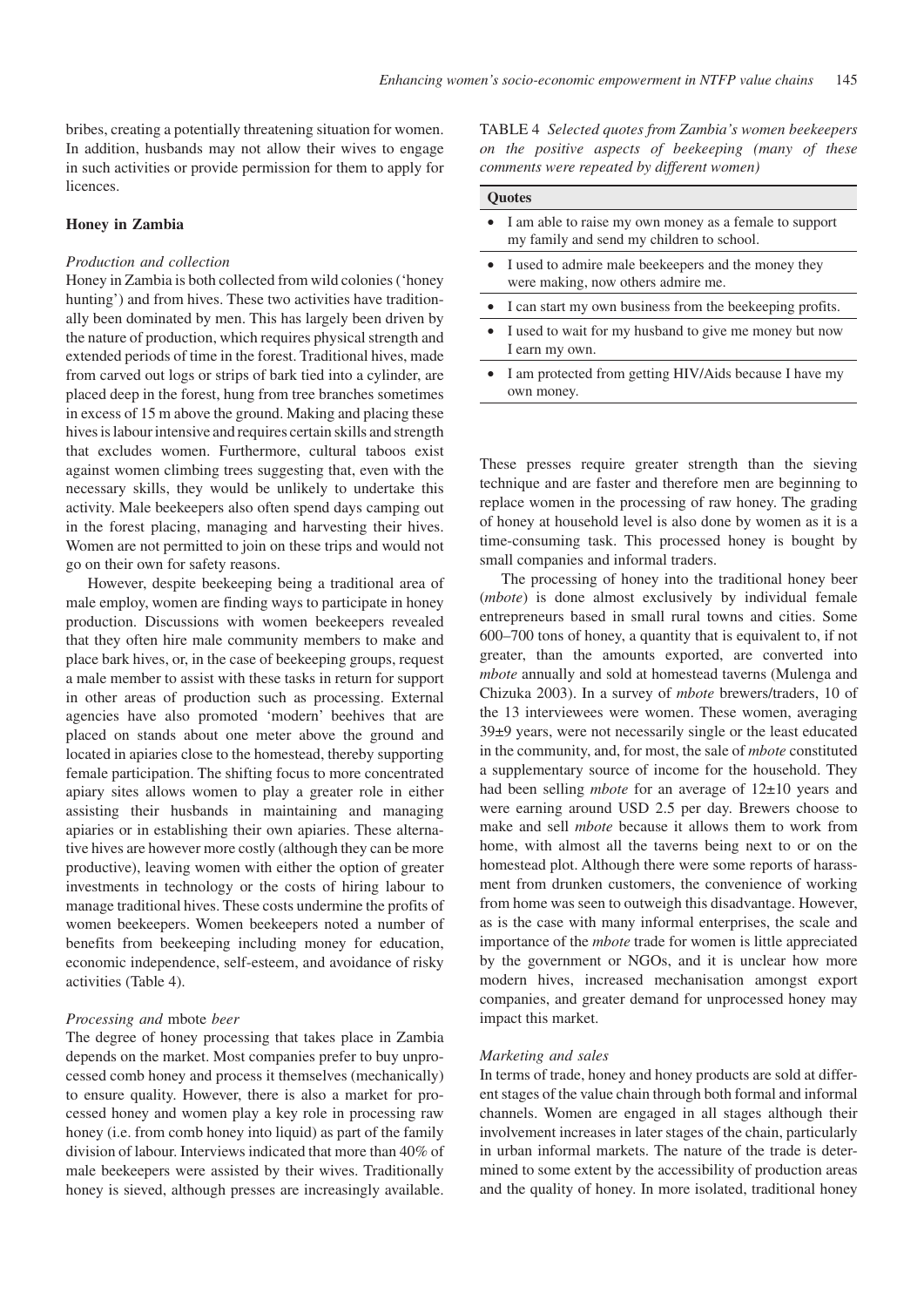FIGURE 3 *Zambia – honey value chain depicting gender dimensions. The regional/international part of the chain is not dealt with in this paper*



production areas, honey is sold directly to buyers who travel to source. In less isolated areas, producers or intermediaries may travel to the market. At a local level, women sell within the community or in larger quantities (through bulking as a group) to buyers who travel to the village. Women tend not to travel beyond the local area to sell, as this requires travelling long distances (e.g. on foot, by bicycle, or other means) interfering with household tasks. In Zambia women also seldom ride bicycles, one of the most used forms of transport. Although women sell honey within villages, negotiations with buyers are often done by men who tend to control the finances except in the case of women's beekeeping groups.

Buyers include formal companies and traders (intermediaries). Small, medium and large companies buy honey from individuals or groups, with many beekeeping groups existing solely for the purpose of bulking honey in a central place

to which companies come and buy. Some of the formal companies include or are owned by women. These companies send representatives to production areas to purchase honey, although in some cases owners themselves travel. Informal traders, including both men and women (*mbote* brewers, intermediaries), also travel to the production areas from urban centres such as Lusaka and the Copperbelt. According to Mickels-Kokwe (2006) the traders may be "full or part-time traders, who travel by public transport to supply areas and buy honey from the producers, and hire transport to take it into town to resell". They may also retail themselves in informal urban markets or sell to urban retailers or brewers. This is often done as a supplementary activity with some of the traders in gainful employment (e.g. teachers who will trade during the school holidays) (Mickels-Kokwe 2006). One of the primary constraints in this informal trade is capital for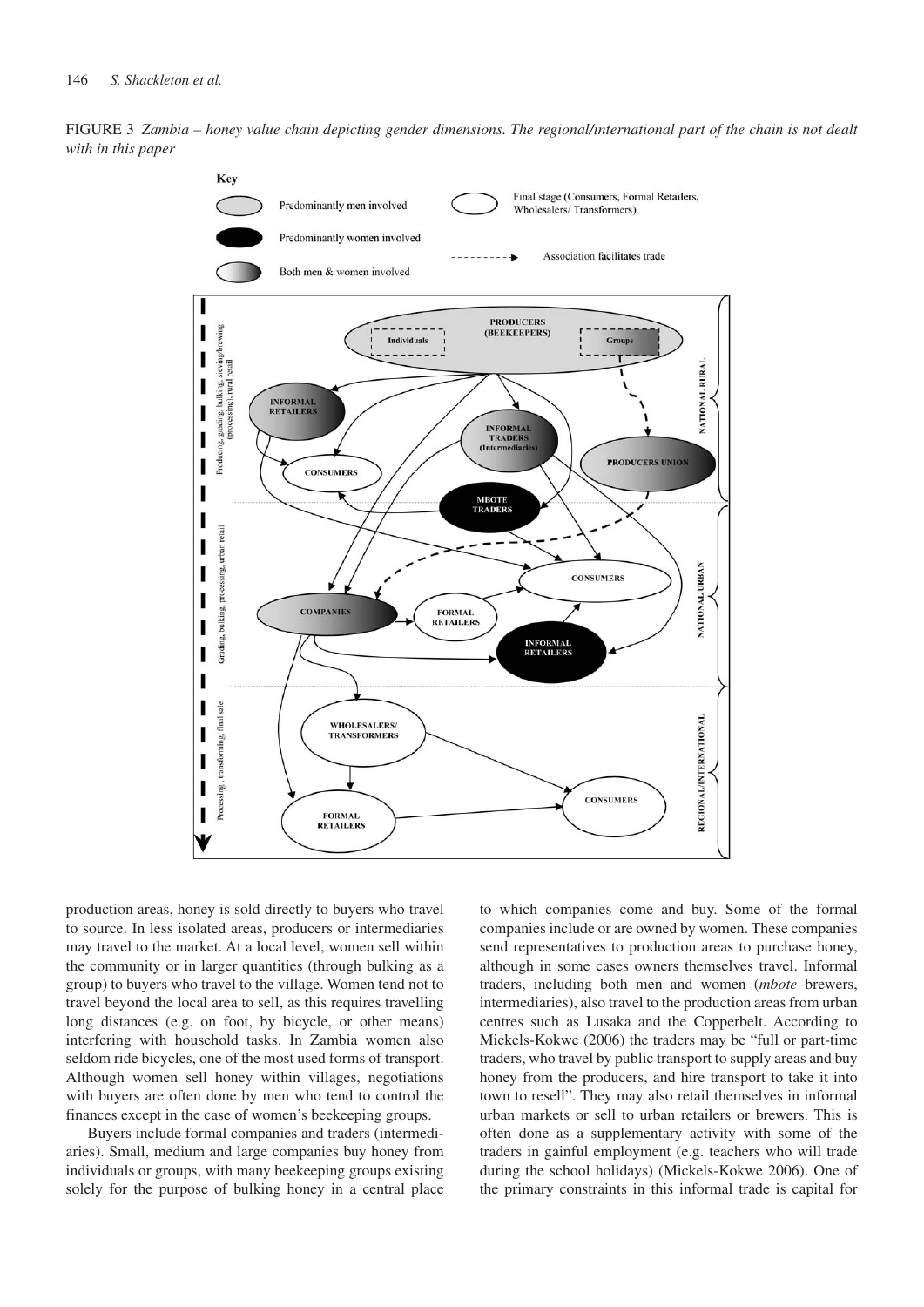buying honey and packaging. Where informal bulk traders include women, they are generally from the urban areas; they have more disposable capital; are more exposed to markets, transport, logistics, etc; and are less constrained by the cultural barriers rural women (especially those in isolated areas) face. Informal urban honey traders (e.g. those retailing in Lusaka's City Market) are predominantly women. These traders often trade in other types of products as well. In a survey of Lusaka's informal traders across six markets, the percentage of women traders averaged 60% (ranging from 33–100%); most were married. The majority purchase raw honey from beekeepers or middlemen and process and package it before reselling. Others sell branded products from companies. The majority have been selling since 2000 – encouraged to start trading by beekeepers and middlemen. Intermediary traders also resell along the roadside between towns, although these are predominantly men.

# ENHANCING THE ROLE OF WOMEN IN THE PRODUCT VALUE CHAINS

The case studies demonstrate that the benefits women obtain from engagement in the respective value chains are multiple, ranging from increased business skills to independent income, protection from risky forms of work such as prostitution, ability to support children, greater livelihood security in terms of coping with problems, and expansion and diversification of livelihood sources. Earnings are used for a range of purchases from food to clothing, small luxuries and livestock, and for health and education needs. Rural women participate in the NTFP trade because it is worth their while to do so, but, for most, it is not a full-time activity. However, being able to diversify into these activities is important as a poverty buffer (Shackleton *et al.* 2008). On the other hand, for most urban retailers and employees in processing warehouses it is their major occupation. Poor urban women tend to rely more on the trade for meeting basic livelihood requirements and loss of their jobs (whether formal or informal) would severely impact them.

However, despite the benefits, the case studies reveal that the roles played by women in the value chains of the selected products are generally poorly supported. Indeed, in common with other products (e.g. Shackleton *et al.* 2007), external intervention is often at the production/collection stage and linked to formal markets as illustrated in the honey case. Support is rarely given to building opportunities for women in parts of the value chain in which they are already involved, e.g. *mbote* beer production and sales in Zambia, or gum processing in Ethiopia where women have little status as part-time employees. Local, informal markets (roadsides, pavements, and homesteads) generally dominated by women also tend to be neglected in favour of the export trade, although, in many instances, the local trade may be as beneficial (e.g. Shackleton *et al*. 2007). Given the importance of the various products in women's lives (e.g. in Ethiopia sorting and cleaning gums and resins forms the only source of income for 96% of woman involved, while in Burkina Faso gum arabic sorters' only income is some 67 USD per month for 3–4 months of the year) and in the well-being of their families, it is essential that mechanisms are sought to promote their involvement, empowerment and enhance the benefits they receive (see final section).

The previous section also highlighted some of the constraints that surround women's roles in the respective trades. Several of these relate to social-cultural and religious norms (e.g. traditional gender roles, restrictions on travelling to markets (e.g. on bicycles), deferment to men, prohibitions on accompanying male beekeepers to the forest and tree climbing). Others are related to what might be thought of as differences in physical characteristics and natural abilities between men and women (Shilling 2002). For instance, for all three products, men carry out activities that require physical strength (placing hives), hardship (camping out for long periods) and the ability to fend for one's self (collecting in remote forests). Women are seen to be more at risk in terms of personal security than men. Such constraints can be complex and difficult to overcome (Esplen and Brody 2007), certainly more so than those related to a lack of recognition, organisation, legal rights, access to information, and appropriate technologies to facilitate women's involvement. The remainder of this section considers opportunities to overcome some of the identified constraints and to build women's roles so they move from being what Carr (2008) calls *ad hoc* actors to integrators, partners and co-owners.

#### **Opportunities and overcoming constraints**

Clear opportunities are recognised for enhancing women's control and obtaining greater recognition for their activities through collective action or cooperation (Carr 2008). For instance, in Burkina Faso, women in gum producing areas declare their low interest in gum-related activities to be the result of poor prices offered by middlemen. Collective action to pool raw material and efforts could improve women's ability to negotiate better prices and enhance the income generating potential of gum collecting. Overall, if women collectors could be assisted to organise themselves better this would improve their access to resources, external support, venues for selling, training and credit opportunities [e.g. as was done by the Self Employed Women's Association in India (SEWA 2000)]. In Ethiopia, only a few women are members of producer cooperatives. Potential opportunities exist for more women to join these bodies and through their participation work with or hire male tappers and engage more in production and local processing. One factor acting against women's participation in male dominated organisations is cultural barriers that may prevent women speaking out or limit their involvement in decision making. In recognition of this, some externally facilitated projects in Zambia have promoted separate women's and men's beekeeping groups. While this reduces conflicts, women members are then restricted in terms of assistance with hard labour. Divided groups may also not be an appropriate route where women are marginalised or have small roles in the value chain, such as in the case of gum collectors in Burkina Faso. Whatever the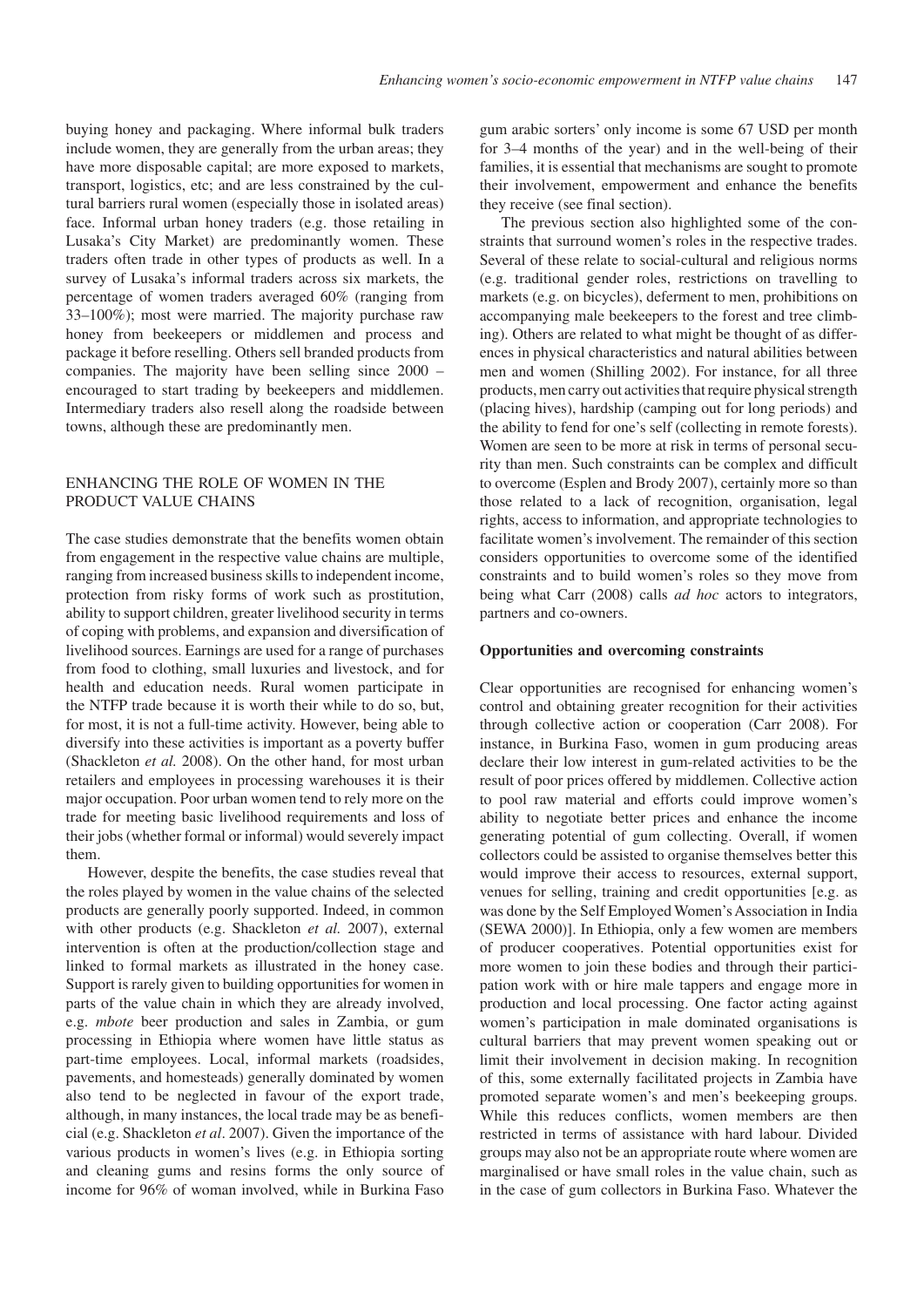approach, the encouragement of collective action has been relatively successful in Zambia, with several groups and families working together in the production, bulking and selling of honey, with buyers usually coming to the groups. However, women operating in informal markets (*mbote* beer brewers and sellers) are not well organised, mainly because they have not been supported to do so, and so are unable to bring their concerns to the attention of relevant stakeholders. As a result they tend to be overlooked in various government and donor initiatives and are often viewed negatively by the community and authorities and so subject to harassment. Indeed, they are particularly vulnerable as the sale of alcohol is illegal without a licence.

Physical constraints that prevent women from becoming involved in some aspects of the trade can be addressed, in some cases, through alternative appropriate technology such as in the beekeeping example. In this case, easy to make mud hives or wooden top bar hives that can be purchased and placed close to the ground have replaced the difficult to make bark hives that are suspended high in the forest. Access to protective clothing has also encouraged more women to participate in beekeeping. Interestingly, the alternative hives are adopted mostly in areas where there is no traditional beekeeping and presumably no competition from male beekeepers. In new beekeeping areas, it was found that women still need men to assist with the preparation of apiaries, particularly the cutting of poles for shelters and stands, and that many of the beekeeping groups, for this reason, are of mixed gender. Men also have better literacy levels than women and so women often depend on them for help with recording minutes, doing accounts, reporting on production, and applying for loans. Payments for assistance from males for heavy labour can limit the profits women obtain from honey production, especially since their costs tend to be higher due to the more expensive hive types they use. In contrast to honey, the harvesting of gum olibanum in Ethiopia is unlikely to ever become a women's task due to far distances, rough conditions, lack of tapping skills and time away from home. Attempts have been made to domesticate trees, which would assist women, but have had limited success. However, if women became more active in the gum cooperatives, opportunities could arise for them to hire male tappers.

The case studies document that time away from home is a major factor limiting women's involvement in several stages of the value chains for all products. The opportunity costs of time away from household responsibilities and the security concerns related to travelling considerable distances to harvest raw material or to sell are common concerns (e.g. Carr 2008, Shilling 2007). Generic solutions to free women's time, such as facilitating child care services, are rarely given attention (Esplen and Brody 2007). However, there are examples of specific interventions that help to increase efficiency in time use. A positive example is from Zambia where the introduction of a cellular phone pricing system allows women

producers to learn about prices and communicate with buyers without leaving the household. Buyers then travel to source to purchase honey, negating the barriers related to distance to markets. Alternative hive technologies resulting in apiaries close to the homestead also facilitate management and harvesting. Collective action can also reduce the need to travel if raw material is bulked up to sufficient quantities to make it worthwhile for buyers to travel to source.

While case specific opportunities to enhance women's roles exist, there is also a need to look beyond just the product trade to understanding women's roles in family life and economic production in general (Esplen and Brody 2007, Carr 2008). Policies need to support women to become more economically active, which may include further education and training, access to credit and recognition of inadvertent gender biased regulations such as those for gum tapping licences. While in all three countries several policies (e.g. Citizen Economic Empowerment Fund in Zambia, the Constitution and Five Year Development Plan in Ethiopia, and the Environmental Plan for Sustainable Development in Burkina Faso) promote women's economic development this is usually at a macro level and seldom translates into action on the ground, or the promotion of women in informal markets including those for NTFPs. Indeed, specific policies on NTFPs do not exist in Ethiopia or Burkina Faso, whereas Zambia started the process of developing a national beekeeping policy that will mainstream gender issues, although it is likely this will now become part of the new forestry policy. In Ethiopia, a recent directive<sup>3</sup> that prevents the transport of raw gum will inadvertently cut poor urban women out of the value chain; an unintended consequence resulting from limited attention to gender issues when considering such products. Better advocacy is needed to ensure greater gender awareness amongst government officials working in the NTFP trade and in other sectors that may impact on this (Carr 2008). Non-government organisations are, however, more proactive is promoting women's involvement in the product value chains, but do sometimes encounter cultural barriers. In Zambia, much of the support has been to mixed groups of men and women and this has provided a good understanding of the context in which both sexes participate and what constrains or facilitates their participation, but the focus has been on production ignoring other parts of the value chain. An area requiring more attention by both government and non-government stakeholders is access to micro-credit, particularly for informal women traders (Carr 2008). At the moment limited opportunities exist and this has been detected as a constraint to empowering women traders.

Training provides an ideal opportunity to enable women to become more active in NTFP commercialisation (Carr 2008, Williams undated). However, training often excludes women because of their perceived minor roles or the timing of sessions to conflict with women's work at home. For example, in Zambia all training is focussed on production at

<sup>&</sup>lt;sup>3</sup> This is being implemented in the Amhara and Tigrai regions, but raw products from southern Ethiopia and from Benishangul Gumuz State are still transported to major cities for cleaning and grading.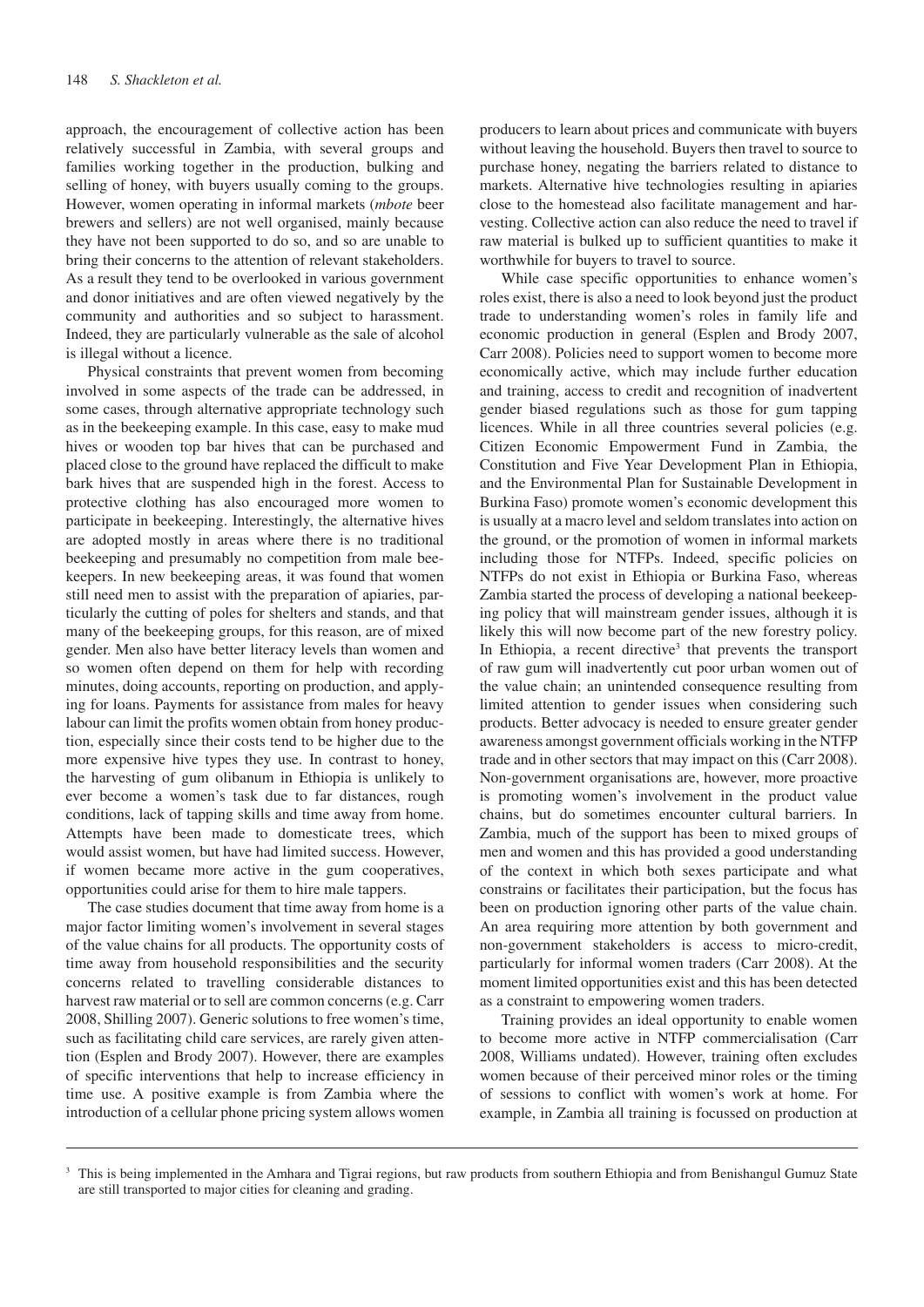the one end of the value chain and the export trade at the other. There has been little business skills training for people involved in activities between these two extremes, which includes all women traders and retailers. Where training does include women, it may fail to address some of their basic concerns such as poor literacy (Kalu and Rachael 2006, Williams undated), awareness of cultural and gender biases in mixed groups, or focus on building skills (such as negotiating skills) that will boost their confidence in their own abilities. This is exacerbated by mostly male trainers and extensions officers who tend not to be sensitised to women's priorities and may not be permitted by social custom to meet with women (Williams undated, Table 5). More effort needs to be made to specifically address women's concerns when designing training packages as this is an easy entry point to enhancing their roles and benefits.

The level of final processing in all three countries is limited. In Burkina Faso and Ethiopia, the lack of equipment and technology requirements for processing within the country means that the gum is exported unprocessed except for cleaning, sorting and grading. Further processing could create

new opportunities for poor urban women beyond just sorting and grading, as long as mechanization does not displace them. However, the small export market in Burkina Faso and the poorly governed market in Ethiopia, limit opportunities to further add value. Although some local processing occurs in Zambia, particularly into honey beer, most formal companies prefer to process themselves to ensure quality, again restricting the opportunity for women. Opportunities for home-based processing could open new doors for both urban and rural women (e.g. Kalu mad Rachael 2006, Carr 2008), although this is not easy in these cases. It would require local quality standards and related training/capacity building, as well as appropriate technologies and improved hygiene; measures that can be difficult for poor women to meet.

#### CONCLUSIONS AND RECOMMENDATIONS

Lessons and key policy messages emerging from the case study analysis regarding the mainstreaming of gender issues and women's empowerment in dry forest management and

TABLE 5 *Recommendations for enhancing women's benefits from the trade in dry forest NTFPs*

#### **Suggestions and recommendations**

Understand gender roles, and the opportunities and constraints to these roles, in the **entire value chain**, including in urban markets. Without this it is not possible to specifically target interventions at women.

**Support activities performed by women (often in the household**) to improve efficiency and the quality and standards of products – e.g. simple practices such as sorting gum into source species and proper cleaning and packaging would add value. This may require national standards and a system that encourage buyers to pay more for quality and for total value added to the product.

Understand women's **time and mobility** constraints and divisions of labour and build opportunities around these. E.g. trying to promote women in tapping in NW Ethiopia is not likely to be successful.

Carefully **assess the gender impacts of interventions** to increase production, profits and efficiency. What may be best for profits is not always what is best for women. Getting the **balance** right is critical. E.g. strengthening the competitiveness of the value chain so that the quality and volume of products exported increases, and bargaining power of sellers is improved will increase farm gate price to producers and the wages of women involve in processing. But there is also the risk, if not carefully managed, that women will be displaced by men as production profits are improved. In Burkina Faso increased profitability and the formation of the Yagha's producers' union has increased male involvement in production, an area traditionally dominated by women.

Support women traders in **domestic markets** as well as the export markets, e.g. storage technologies, reduced harassment, legal rights.

Organise women into **groups for effective collective action**. This can help women overcome their reluctance to speak out, act or intervene. This is significant when it comes to obtaining credits, machinery, tools, access to resources and support services. It can help women bulk products to access markets that they don't normally trade in.

Provide relevant technical and other **training** to women around their roles. Often only men are trained or training is not geared towards women and their specific needs and roles (e.g. literacy).

Take cognisance of **cultural sensitivities** related to gender, e.g. in Burkina Faso a woman was hired to work with women's groups. This also applies to extension programmes – most extension officers are men.

Lobby at a **legal** level for gender dimensions of certain activities to be recognised. E.g. minimum/fair wage for urban graders of gum, allowing women to sell honey beer, compulsory minimum quota of female trainees when extension services or NGOs organise training sessions targeting parts of the value chain where it is well established that women are the dominant actors (relevant for Burkina Faso where women are almost systematically excluded by middlemen from participating in training on gum production techniques though women are the main actors in collection).

Make **technology** work for rather than against women. E.g. the introduction of modern honey presses could undermine the processing role of women as these presses are often too difficult for women to use, while the introduction of modern hives has promoted their participation in production.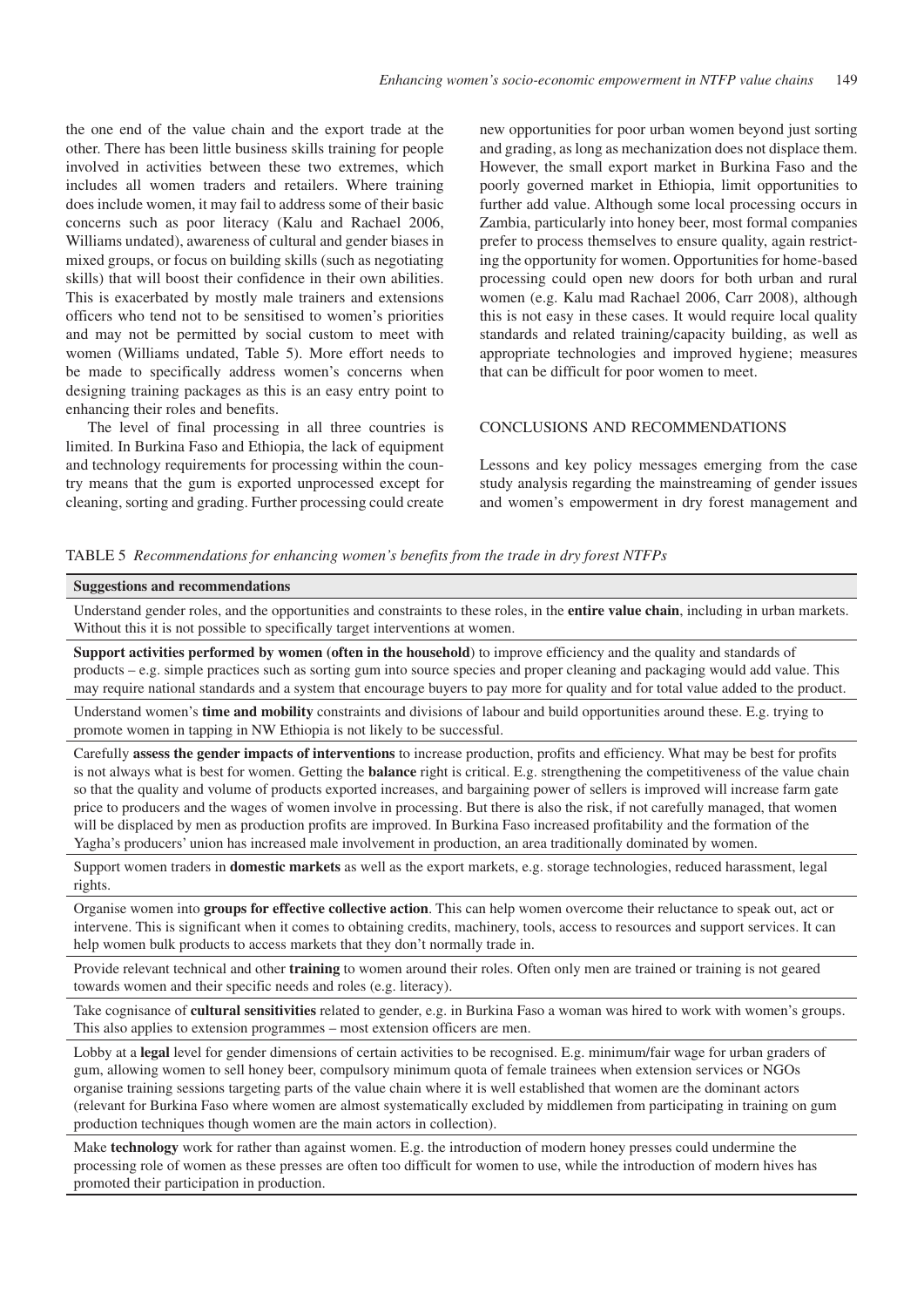enterprise development vary from increasing the awareness of gender issues in value chain support to the implementation of specific policies and actions. While there is no single recipe for success (Carr 2008), recommendations that ensure greater cognisance of women's roles can be important in devising specific strategies for selected products, locations and cultural settings.

Understanding NTFP commercialisation through a gendered lens requires mapping of the full value chain and the gendered division of labour along this chain, as well as the interactions and relationships between men and women in the different stages (Shilling 2002). Value chains may be complex and include a number of parallel pathways such that some participants become hidden. It is critical to ensure that less visible parts of the value chain such as home processing of products (e.g. honey and gum) and informal, often neighbourhood, markets are given due consideration. Women are key actors in domestic rural and urban trading and retailing (Carr 2007, Shilling 2002), but these roles tend to be overlooked especially for products with high value export markets. Better appreciation is needed of how export-orientated enterprise development at producer level impacts on domestic markets and the poor women dependent on them. At the same time, where there is evidence of benefits, opportunities should be sought to integrate women into parts of the value chain where they are not present and to synergise this with their existing activities and daily responsibilities. Women often select options that allow them to manage their traditional roles (e.g. looking after a child while working), and they may trade flexibility for income as experiences from Ethiopia show. Consequently, up-scaling of trade in traditional NTFPs needs careful consideration as it could displace women through labour-saving technologies and centralised processing that no longer requires the patience and dexterity of women or that need male strength (e.g. honey presses, marula fruit in Namibia – Wynberg *et al*. 2003), and through enhanced profits and more specialised value chains that attract male involvement. Shortening of the value chain to close the gap between producers and consumers is a common approach encouraged by donors. But, as is clear from the above this may have negative outcomes particularly for poor women involved in local trade. Focusing on production may also not be best for supporting women's involvement. Women are often more active in other parts of the value chain, e.g. for honey in Zambia assistance is focussed on production, while from a gender perspective trade and processing in the value chain are more important.

Recommendations for enhancing women's roles in the value chains of the selected products and other similar dry forest NTFPs are presented in Table 5. Clearly, promotion of women's involvement in and benefits from NTFP value chains will require tailored support to meet women's needs in terms of independent legal status, technology, organisation, and managerial capacity. The case studies suggest that with increased awareness amongst government agencies/ departments and NGOs of the less visible roles that women play and targeted interventions, particularly in policy and legislation, training and collective action, women could benefit more from their current activities and, in some cases, from expansion into new areas of the value chains.

#### ACKNOWLEDGEMENTS

The authors wish to thank producers, traders and other stakeholders interviewed for this paper for their cooperation and insights. We also gratefully acknowledge valuable suggestions for improvement of the manuscript made by anonymous referees. Support for CIFOR's work in the dry forest of Africa and for the respective case studies was provided by the Swedish International Development Cooperation Agency (Sida). A research incentive grant from the South African National Research Foundation (NRF) granted to Sheona Shackleton was used to fund Fiona Paumgarten's travel to Rhodes University to work on this paper. Both Fiona Paumgarten and Madeleen Husselman were funded by the Dutch Government as Junior Professional Officers. The views in this paper represent those of the authors and not the funding agencies.

#### **REFERENCES**

- ADEDAYO, A.G., OYUN, M.B. and KADEBA, O. 2010. Access of rural women to forest resources and its impact on rural household welfare in North Central Nigeria. *Forest Policy and Economics* **12**: 439–450.
- BROWN, K. and LAPUYADE, S. 2001. A livelihood from the forest: gendered visions of social, economic and environmental change in Southern Cameroon. *Journal of International Development* **13**(8): 1131–1149.
- CARR, M. 2008. *Gender and non-timber forest products: Promoting food security and economic empowerment*. International Fund for Agricultural Development (IFAD), Italy.
- CHABALA, C. 2004. Forest management in Zambia: A focus on women's access to forest resources management in Chief Chiwala's area, Masaiti District. Masters thesis, Southern African Regional Centre for Women's Law, University of Zimbabwe, Harare.
- DFID. 2000. Poverty alleviation and the empowerment of women. DFID, London.
- ELIAS, M and CARNEY, J. 2007. African Shea butter: A feminised subsidy from nature. Africa **77**(1): 37–62.
- ELMHIRST, R and RESURRECCION, B.P. 2008. Gender, environment and natural resource management: New dimensions, new debates. In: RESURRECCION, B.P. and ELMHIRST, R. (eds.) Gender and natural resource management: Livelihoods, mobility and interventions. Earthscan, London, Sterling, VA.
- ESPLEN, E. and BRODY, A. 2007. *Putting Gender Back in the Picture: Rethinking Women's Economic Empowerment*. BRIDGE (development – gender), University of Sussex, Brighton.
- FAO. Undated a. *Assessing the value of non-timber forest products to local people.* FAO corporate document